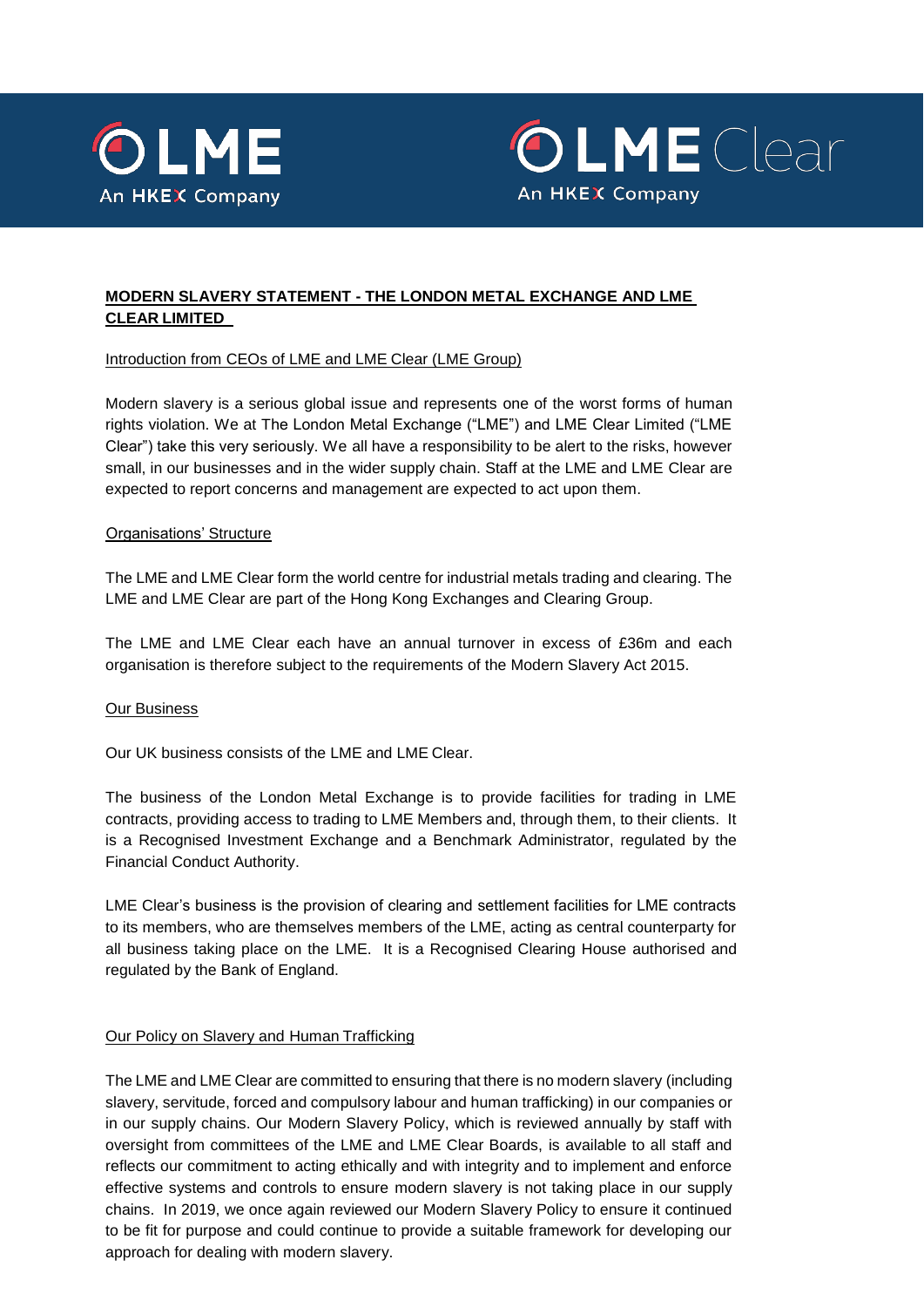We operate in accordance with policies related to equal opportunities and bullying & harassment. We also have a robust Grievance Policy and procedure and a Whistleblowing Policy to ensure that our staff can raise any form of concern – including to outside authorities - without fear of reprisal.

These arrangements, and our commitment to protect our employees, ensure modern slavery is not taking place within the LME and LME Clear.

### Our Supply Chains

LME and LME Clear do not act as producers, manufacturers or retailers of any physical goods. Our objective is to provide facilities for the trading and clearing of LME contracts for our members. The main suppliers to our business are providers of support services such as IT, legal advice and financial information. Note that there are other third party organisations that perform a role in the wider context of the market but which do not represent a part of our supply chains given the nature of the relationship between those organisations and LME or LME Clear e.g. exchange/clearing house members, warehouse operators and metals producers.

### Responsible Sourcing

Beyond our responsibilities under the legislation, we also recognise that we are in a position to help influence change in areas that are not within our supply chain but which are part of the wider market.

In October 2019 we announced our responsible sourcing requirements following a formal market-wide consultation on proposals underpinned by the Organisation for Economic Cooperation and Development (OECD) Due Diligence Guidance for Responsible Supply Chains of Minerals from Conflict-Affected and High-Risk Areas.

These requirements, are designed to ensure that market participants taking delivery of metal through the LME can be sure that this metal has been sourced responsibly, in line with international principles, and they rest on four core concepts: the combination of transparency and standards; non-discrimination between large-scale mining and artisanal / small-scale mining; adherence to the well-established responsible sourcing standards in the mining sector; and a pragmatic and clear process to compliance.

Full engagement is required by 2022 and full compliance by 2023. Additionally, as part of these requirements, we will also require all brands to work towards ISO 14001 in respect of environmental management, as well as ISO 45001 for occupational health and safety.

#### Due Diligence Process in LME Group's supply chain

The LME and LME Clear have continued to undertake due diligence on new suppliers when we enter into a business relationship with them. In 2019, we continued to have no suppliers who presented a high risk of Modern Slavery but, looking forward, we will revisit those suppliers to whom we previously ascribed a "medium" risk rating. Relevant suppliers will also continue to be issued with a Modern Slavery questionnaire at onboarding.

During 2019, work was undertaken to bring together key details concerning all of our regular suppliers in a way which enables to us to monitor vendor/supplier risk. In future, we intend to leverage this resource to enable ongoing monitoring of risk related to Modern Slavery more effectively, including a potential expansion of Key Performance Indicators which are relevant to this subject.